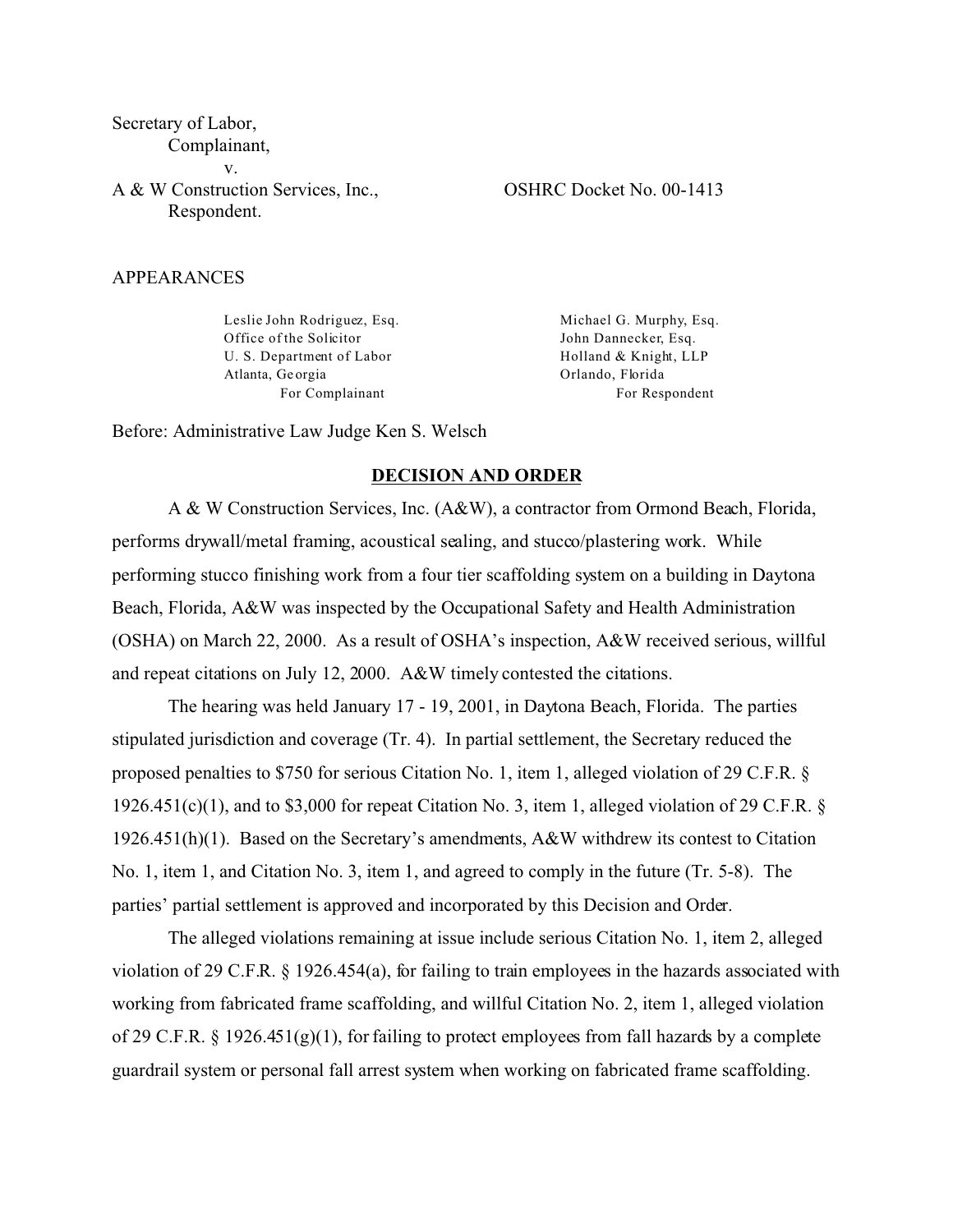The serious violation proposes a penalty of \$1,500. The willful violation proposes a penalty of \$56,000.

A&W denies the alleged violations and classifications. A&W asserts unpreventable employee misconduct as an affirmative defense.

For the reasons discussed, the violations are affirmed and proposed penalties of \$500 and \$20,000 are assessed.

### *The Inspection*

In business since 1993, A&W employs approximately 57 employees in drywall/metal framing, acoustical sealing, and stucco/plastering work in Volusia County, Florida. A&W's office is in Ormond Beach, Florida. A&W has three owners, including safety manager Rick Abercrombie (Tr. 70, 274, 359).

To perform its work, A&W uses scaffolding in approximately 75 percent of its jobs. Twenty-five percent of the scaffolding is over one tier high. A&W rents the scaffolding from Crom Equipment Rentals, Inc. (Tr. 82-83, 101, 150). If complex, the scaffolding is erected by specialists such as H & R Erection and Dismantling (Exhs. R-3, R-5; Tr. 82, 101, 108-109, 363- 364).

In March, 2000, A&W contracted to perform the stucco finishing work on the front of the KRO radio station building in Daytona Beach, Florida. The KRO building is two stories high and approximately 45 feet long (Tr. 77, 315, 255, 372).

The scaffolding system for the KRO job ordered by Jim Buffington, A&W foreman, was delivered by Crom Equipment Rentals to the site on March 15, 2000. Buffington assisted Eric Hauger, H & R Erection and Dismantling, in erecting the scaffolding. It was completed by 4:30 p.m. (Tr. 32-33, 108-110, 150, 315, 406-407).

The erected scaffolding was four tiers high. Scaffolding of two bucks long were placed on one side of the building's entrance way and three bucks long on the other side.<sup>1</sup> Over the entrance way, 10-foot platforms were erected between the scaffolding bucks on the second, third and fourth tiers. Each tier was fully planked so that employees could walk/work at all levels. Because insufficient guardrail components were delivered to the site, the scaffolding was erected without guardrails, midrails and toeboards along the 10-foot center sections above the entrance

<sup>&</sup>lt;sup>1</sup>Each buck of scaffolding was 6 feet high, 5 feet wide and 7 feet long (Tr. 110-111).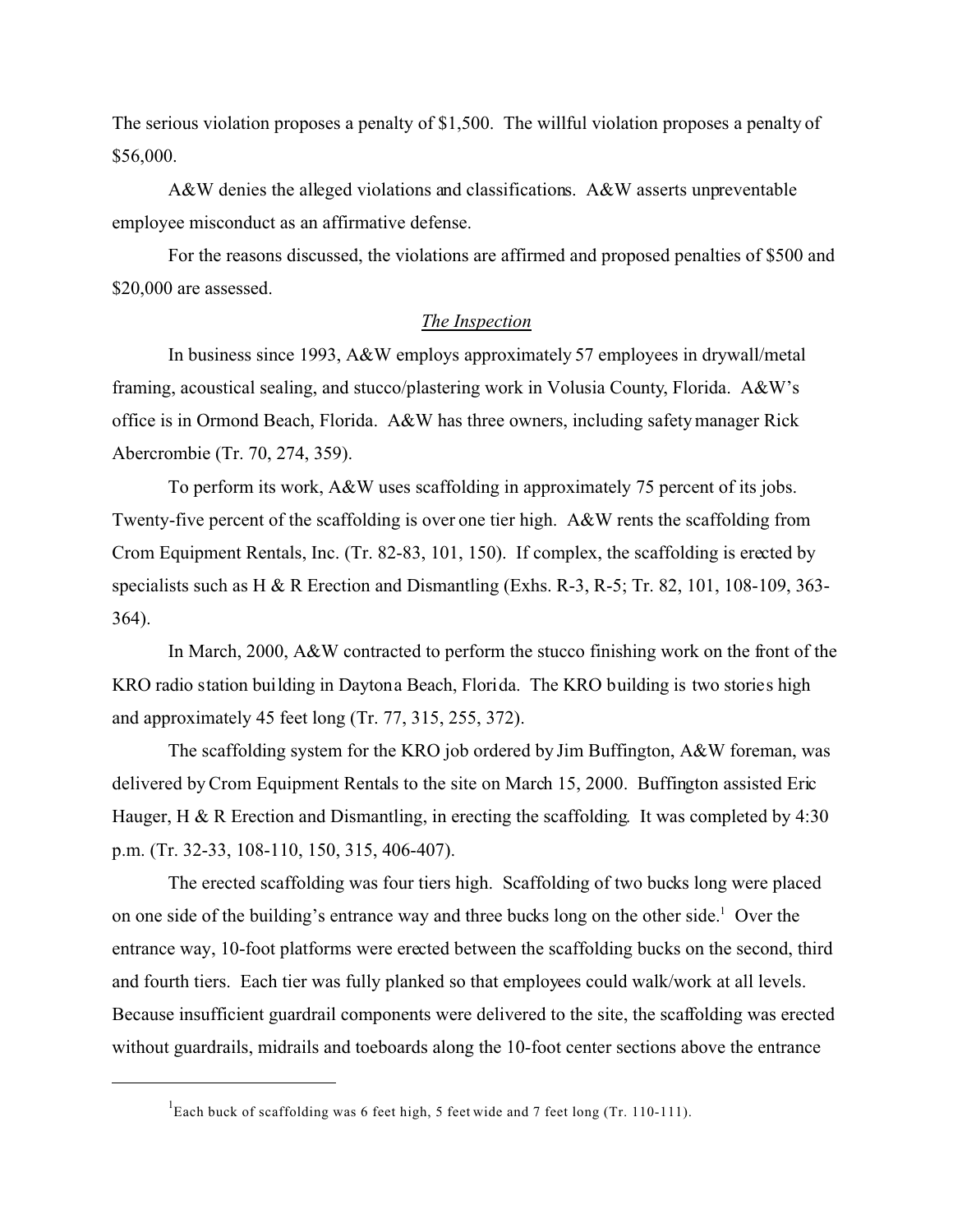way at the third and second tiers. The fourth tier was fully guarded (Exhs. C-8, C-10 through C-16; Tr. 111, 114, 133-134, 138-139, 257-258, 388, 516).

After erecting the scaffolding and discussing the need for additional guardrail components, Buffington "said he would take care of it himself" on "another date" (Tr. 117, 121).

Despite the lack of guardrails, A&W's crew of approximately five employees worked from the scaffolding on Thursday (March 16) and Friday (March 17). Foreman Buffington was not at the job. He was attending a golf tournament. During Buffington's absence, Guy Hulec was in charge of the crew (Exhs. C-25 through C-28; Tr. 388-389, 416, 431, 433, 453).

On Monday (March 20) and Tuesday (March 21), while the crew continued to work on the scaffolding, Buffington spent two hours each day at the KRO job. He had been assigned to also start another project. On Wednesday (March 22), Buffington was briefly at the KRO job prior to OSHA's inspection. Guardrails on the second and third tiers of the scaffolding were still not installed (Exh. C-25; Tr. 65, 141, 356, 389-390, 397-398, 470-471).

On March 22, at approximately 10:00 a.m., OSHA compliance safety and health officer (CO) Joseph Roesler, while driving to another inspection site, passed the KRO building. He observed the unguarded 10-foot sections above the entrance way and employees working on the scaffolding. CO Roesler stopped his car, received permission to conduct an OSHA inspection, and videotaped the site. Three employees were observed working on the second tier, one employee on the third tier, and one employee on the ground operating a pulley. The employees were not wearing personal fall protection (Exhs. C-9, C-16; Tr. 129-130, 134-135, 150-152, 258- 259).

Foreman Buffington returned to the site during OSHA's inspection (Tr. 391-392, 468- 469). He told OSHA that the lack of guardrails "was a big oversight on my part" (Tr. 148). Buffington testified that his focus was on getting the job completed and that he "simply forgot" (Tr. 390-391, 394). CO Roesler's inspection resulted in the citations issued July 12, 2000.

Prior to CO Roesler's inspection, A&W had received two previous OSHA inspections. One inspection found no violations. The other inspection in 1999 involved a scaffolding job at the Buca restaurant in Daytona Beach. As a result of the inspection, a serious citation issued June 24, 1999, included a violation of  $\S 1926.451(g)(1)$  for the employees' lack of fall protection while working on scaffolding. Jim Buffington was the crew foreman on the Buca job. He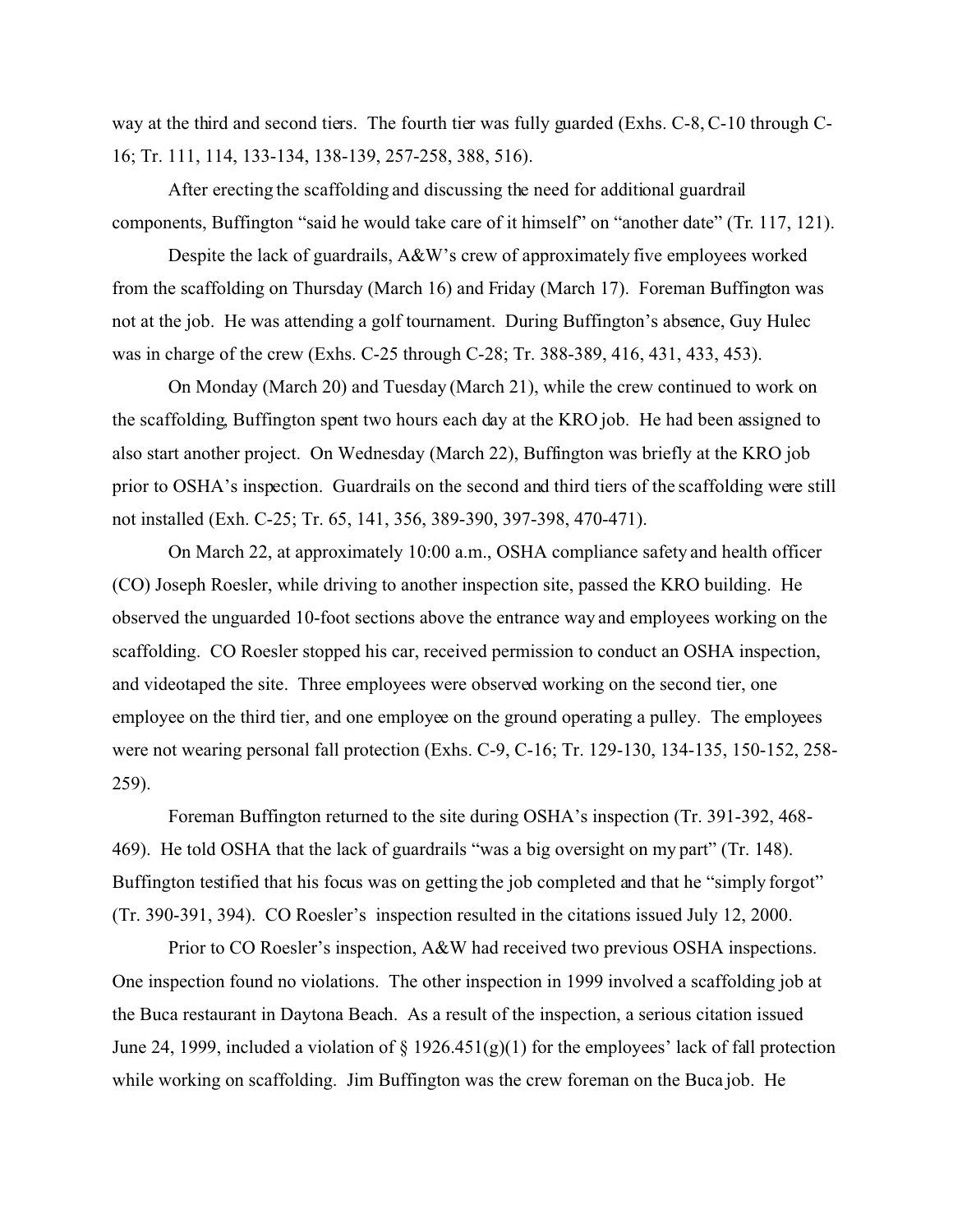testified that the violation involved the failure to provide guardrails on the third level of the scaffolding. The June, 1999, citation was informally settled with a reduction in penalty. At the safety meeting following the 1999 citation, Buffington was reprimanded, spoke of the incident in front of other employees and did not receive a safety bonus (Exh. C-4, exhibits 1 and 2; Tr. 55, 75-76, 172-173, 310-311, 381-382, 476-477).

### *Discussion*

The Secretary has the burden of proving a violation.

In order to establish a violation of an occupational safety or health standard, the Secretary has the burden of proving: (a) the applicability of the cited standard, (b) the employer's noncompliance with the standard's terms, (c) employee access to the violative conditions, and (d) the employer's actual or constructive knowledge of the violation (*i.e.,* the employer either knew or, with the exercise of reasonable diligence could have known, of the violative conditions).

*Atlantic Battery Co.,* 16 BNA OSHC 2131, 2138 (No. 90-1747, 1994).

A&W does not dispute the application of the training and scaffolding standards to its job site in Daytona Beach, Florida. A&W's knowledge of the scaffolding requirements for training is admitted (A&W Brief, p. 9). A&W also does not dispute that the scaffolding at the KRO building lacked guardrails on the 10-foot sections of scaffolding above the building's entrance way at the second and third tiers. Employees on the unguarded portion of scaffolding were exposed to fall hazards in excess of 10 feet and were without personal fall protection.

A&W alleges that its work rules require guardrails and that the lack of guardrails was due to unpreventable employee misconduct. A&W also asserts that its training program, consisting of a written safety program and monthly safety meetings, is adequate.

# ALLEGED VIOLATIONS

### Citation No. 1, Item 2 - Alleged serious violation of § 1926.454(a)

The citation alleges that employees doing stucco work on scaffolding were not trained on the hazards associated with working from fabricated frame scaffolds. Section § 1926.454(a) provides: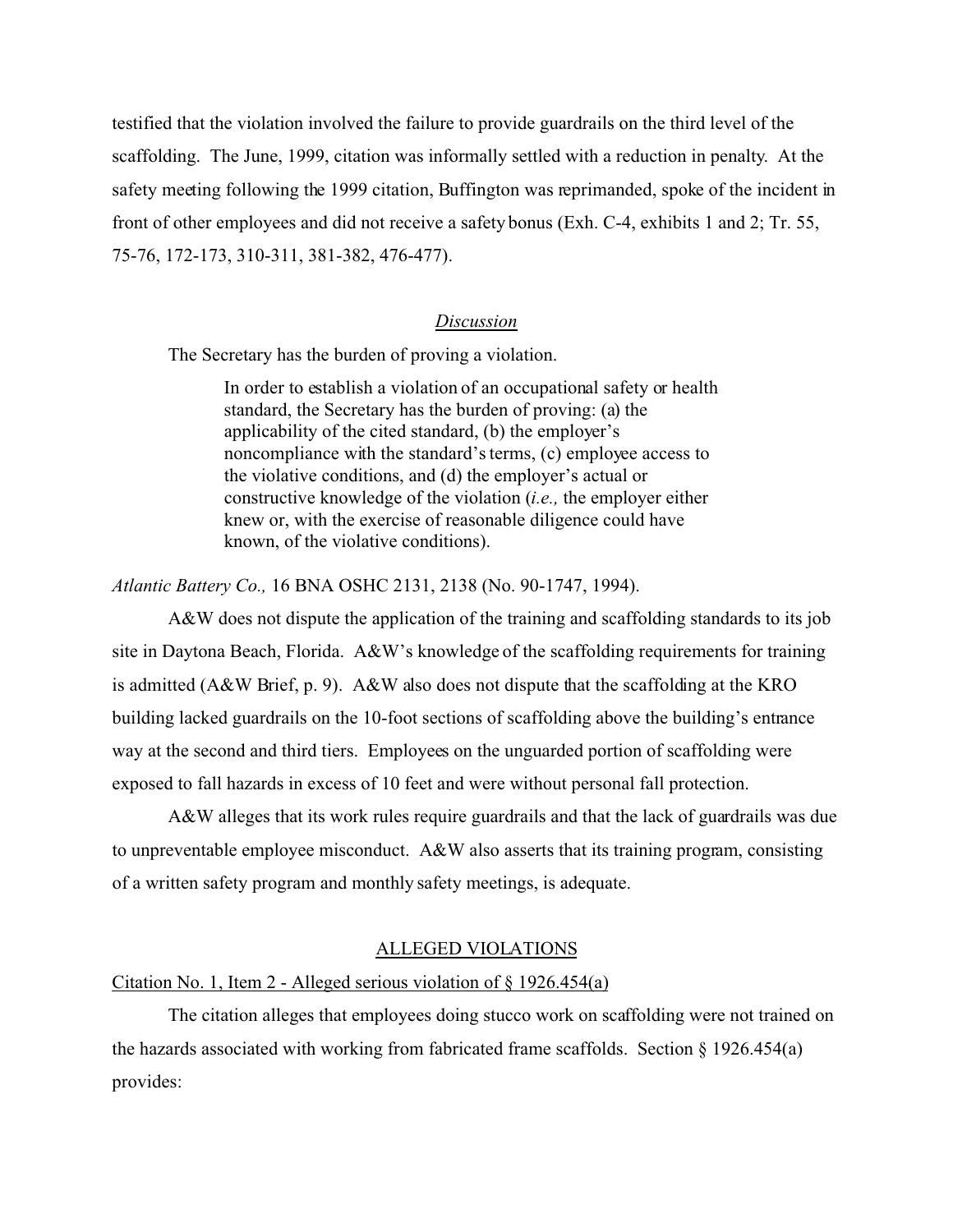The employer shall have each employee who performs work while on a scaffold trained by a person qualified in the subject matter to recognize the hazards associated with the type of scaffold being used and to understand the procedures to control or minimize those hazards. The training shall include the following areas, as applicable:

> (1) The nature of any electrical hazards, fall hazards and falling object hazards in the work area; (2) The correct procedures for dealing with electrical hazards and for erecting, maintaining, and dis- assembling the fall protection systems and falling object protection systems being used.

A&W agrees that scaffold training is a necessary part of its business. According to coowner/safety manager Rick Abercrombie:

> Scaffolding is Number 2 on my list because it is the most important issue in our Company. I can easily say every employee in our company at some time will be working on a scaffold. It's just the type of business that we are, whether they're in any of the three divisions, they're going to be working on scaffolding. It is the most important issue, and I mention it. At every single safety meeting that I've ever put on, I have mentioned scaffolding in my safety meeting (Tr. 287).

To meet its scaffold training requirements, A&W primarily relies on a written safety program and monthly safety meetings. In the two prior inspections, OSHA compliance officers considered A&W's written safety and health programs adequate. CO Roesler also found the written safety programs, including fall protection, to be adequate (Exhs. R-9, R-13; Tr. 228, 262). The OSHA citation, however, alleges that A&W's training of employees on scaffold safety was deficient.

A&W's safety meetings are held the first Tuesday of each month at its office in Ormond Beach. The meetings start after normal work hours at 4:00 p.m., last approximately one hour, and are conducted by safety manager Abercrombie. The monthly safety meetings started in approximately 1996. Abercrombie testified that scaffolding is discussed at each meeting. The record shows that employees received scaffold training on topics such as the use of screw jacks and mud sills, bracing and leveling the scaffold, tying the scaffold to the building, accessing the scaffold, and the proper installation of the scaffold. Foreman Buffington acknowledged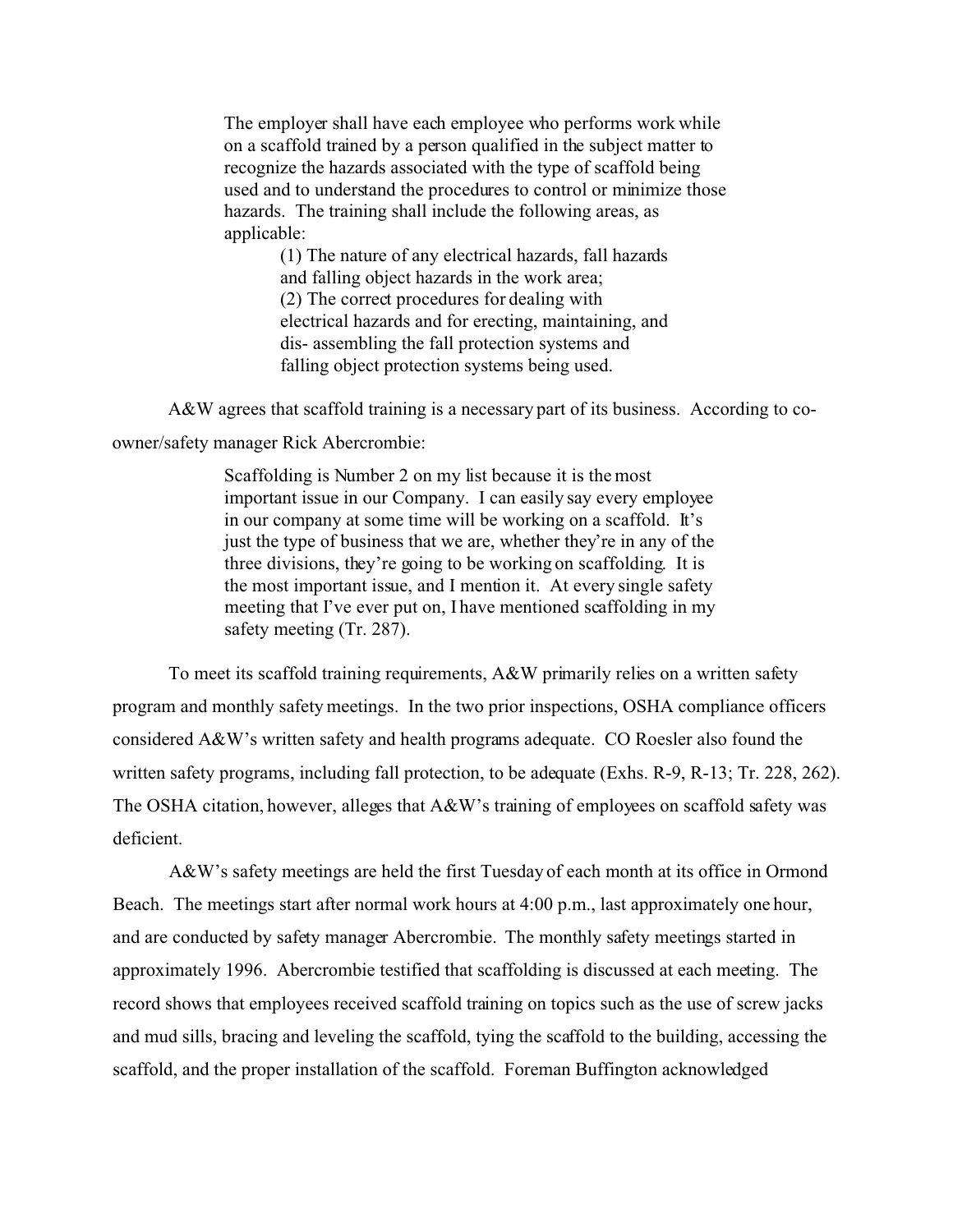receiving the scaffolding training (Tr. 282, 287, 296, 315, 369-370, 379-380, 379, 482, 485-487, 489, 491).

The Secretary does not dispute that Abercrombie is a qualified scaffold trainer. Abercrombie had attended the OSHA 500 "Basic Instruction Course" in 1992. The 40-hour course included significant training on scaffolding (Exh. R-8; Tr. 272-273).

The Secretary also does not dispute that four of the five employees working at the KRO job received adequate scaffold training (Tr. 237). CO Roesler testified, "I asked the other employees about training and they all told me that they had been trained" (Tr. 236). Only employee, Phillip Spurlock, stated that he was not trained (Tr. 236).

The record establishes a violation for failing to train Phillip Spurlock. It is undisputed that Phillip Spurlock was working at the KRO building on Monday and Tuesday. On Wednesday, he was observed on the scaffolding during OSHA's inspection. Spurlock had previously worked for A&W during the summer of 1999 for eight weeks under a prison work release program. After prison, he was hired by A&W in January, 2000, and worked until March, 2000, when he quit. He told CO Roesler that although he knew A&W had safety meetings, he had never attended one and he was never informed of scaffolding hazards. He described the KRO scaffolding as better than other scaffolding he had worked on (Exhs. C-21, C-27; Tr. 181, 235, 302-304, 357-358).

The statement of Spurlock is accepted under Rule 801(d)(2)(D), Federal Rules of Evidence, as an admission of an employee concerning a matter within the scope of his employment. *DCS Sanitation Management, Inc. v. OSHRC*, 17 BNA OSHC 1601, 1602 (8th Cir. 1996). Although Spurlock did not testify, notes from his interview are part of the record. Spurlock's verbal statement, as testified by CO Roesler, is supported. Safety manager Abercrombie admitted that Phillip Spurlock never attended a safety meeting and that he did not know the extent of any prior experience or training which he may have had. A&W's monthly safety meeting records show that Spurlock had not attended the meetings (Exhs. C-22, R-13; Tr. 207, 358, 370).

Although attendance at A&W's safety meetings was encouraged, employees were not compensated, the meetings were after normal work hours, and attendance was not enforced. Abercrombie testified that there was no "iron-fist rule that they were to attend this meeting"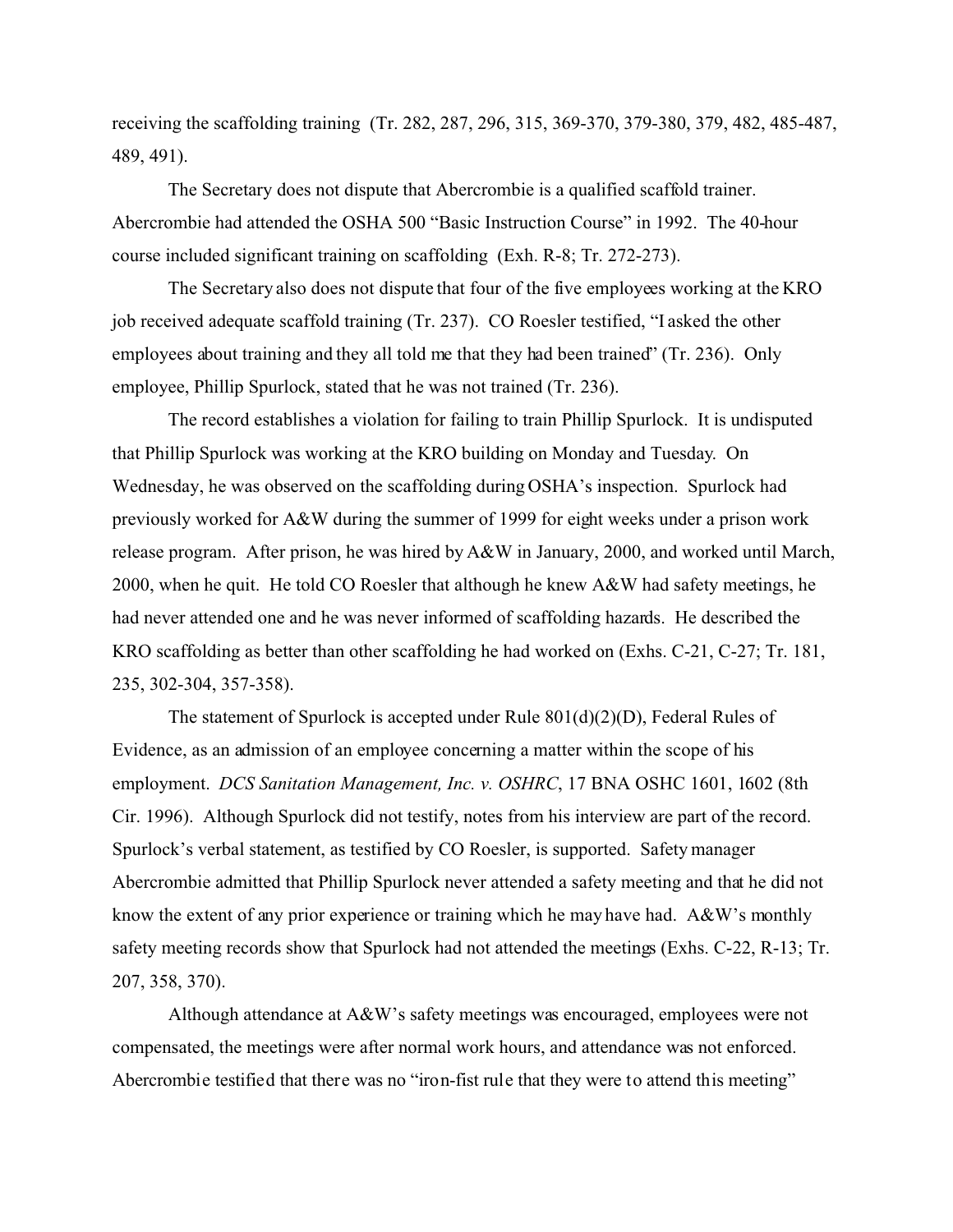(Tr. 371). The safety meeting sign-in sheets show that attendance fluctuated (Exh. R-13; Tr. 265-266, 285-287, 345).

Section 1926.454(a) requires that "each" employee be trained. Spurlock was not trained. A&W argues that training was also provided on the job (Tr. 304). *Better Bilt Products*, *Inc.,* 15 BNA OSHC 1167, 1171 (No. 89-2028, 1991). A&W claims that CO Roesler did not ask foreman Buffington about verbal instructions given to Spurlock regarding scaffolding hazards (Tr. 235-236, 238). A&W, however, does not show nor does the record reflect that Spurlock actually received on-the-job training regarding scaffolding hazards. Buffington was at the KRO job for approximately four hours while Spurlock was working.

Further, although employees were trained to recognize scaffolding hazards, the lack of guardrails on the KRO scaffolding was plainly obvious. A&W employees worked on the scaffolding for five days. There is no showing that the employees complained or refused to work (Tr.. 181). Although the occurrence of a violative condition such as lack of guardrails does not establish a violation of the training standard, it does show that employees are not understanding their training or are not concerned about the consequences of working in unsafe conditions. *El Paso Crane and Rigging Co.,* 16 BNA OSHC 1419, 1426 (No. 90-1106, 1993).

The violation of  $\S$  1926.454(a) is affirmed as serious. A violation is serious under  $\S$ 17(k) of the Occupational Safety and Health Act (Act), 29 U.S.C. § 666(k), if the violative condition creates a substantial probability of death or serious physical harm and the employer knew or should have known of the violative condition. In determining whether a violation is serious, the issue is not whether an accident is likely to occur; it is rather, whether the result would likely be death or serious harm if an accident should occur. *Whiting-Turner Contracting Co*., 13 BNA OSHC 2155, 2157 (No. 87-1238, 1989).

A&W should have known that an employee was not receiving training through its monthly safety meetings. Although A&W's employee injury rate is low, the purpose of training is to prevent the first injury (Exh. R-6). In the event of an accident, a fall of 12 to 20 feet could have resulted in serious injury. The crew had worked from the unguarded scaffolding for four days prior to OSHA's inspection.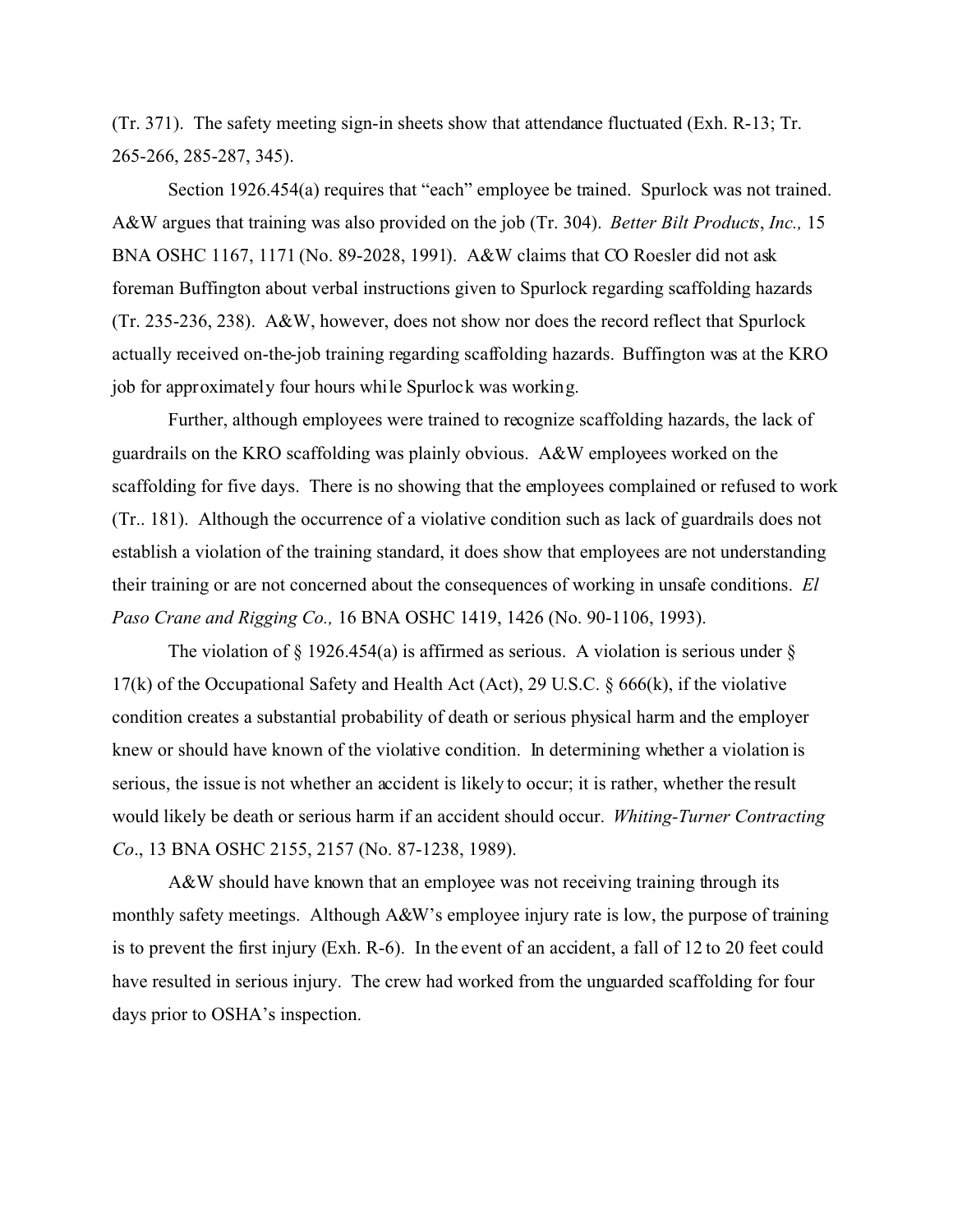## Citation No. 2, Item 1 - Alleged will ful violation of  $\S$  1926.451(g)(1)

The citation alleges that employees were exposed to falls while working at heights in excess of 10 feet on fabricated frame scaffolds without a guardrail system or personal fall arrest system. Section  $\S 1926.451(g)(1)$  provides:

> Each employee on a scaffold more than 10 feet (3.1 m) above a lower level shall be protected from falling to that lower level. Paragraph  $(g)(1)(i)$  through (vii) of this section establish the types of fall protection to be provided to the employees on each type of scaffold. Paragraph  $(g)(2)$  of this section addresses fall protection for scaffold erectors and dismantlers.

A&W rented scaffolding for the KRO job from Crom Equipment Rental. The scaffolding was ordered by foreman Buffington on March 14 and 15, 2000. The scaffolding was erected at the KRO job site on March 15, 2000, by Eric Hauger of H & R Erection and Dismantling and A&W foreman Buffington. The scaffolding was four tiers high. Guardrails were required along the top of the fourth tier, which was approximately 26 feet, 9 inches, high; the third tier, which was approximately 20 feet, 2 inches, high; and the second tier, which was approximately 12 feet high. Guardrails were not required along the top of the first tier because it was less than 10 feet high (Exhs. C-10 through C-16).

Adequate guardrails were installed along the top of the fourth tier (Tr. 255-256). However, no guardrails were installed along the 10-foot center sections at the second and third tiers. Hauger informed Buffington that the guardrails were missing. Buffington responded that he would complete the guardrail system later (Tr. 117, 120-121). Instead of returning to the job the next day, Buffington went to a golf tournament for the weekend (Tr. 388-389). The crew, however, with Guy Hulec in charge, worked on the scaffolding on Thursday and Friday.

On Monday morning, before leaving his house, Buffington was called to another job site to start a new project (West Port Storage) (Tr. 389-390). However, Buffington was still the foreman on the KRO job. He visited the KRO job on Monday afternoon at approximately 2:00 p.m. and again on Tuesday for two hours. Buffington was also briefly at the KRO job on Wednesday prior to the OSHA inspection. The crew continued to work on the scaffolding. No guardrails or other protections were ever provided at the two 10-foot unguarded sections. Buffington had "simply forgot" (Tr. 390-391).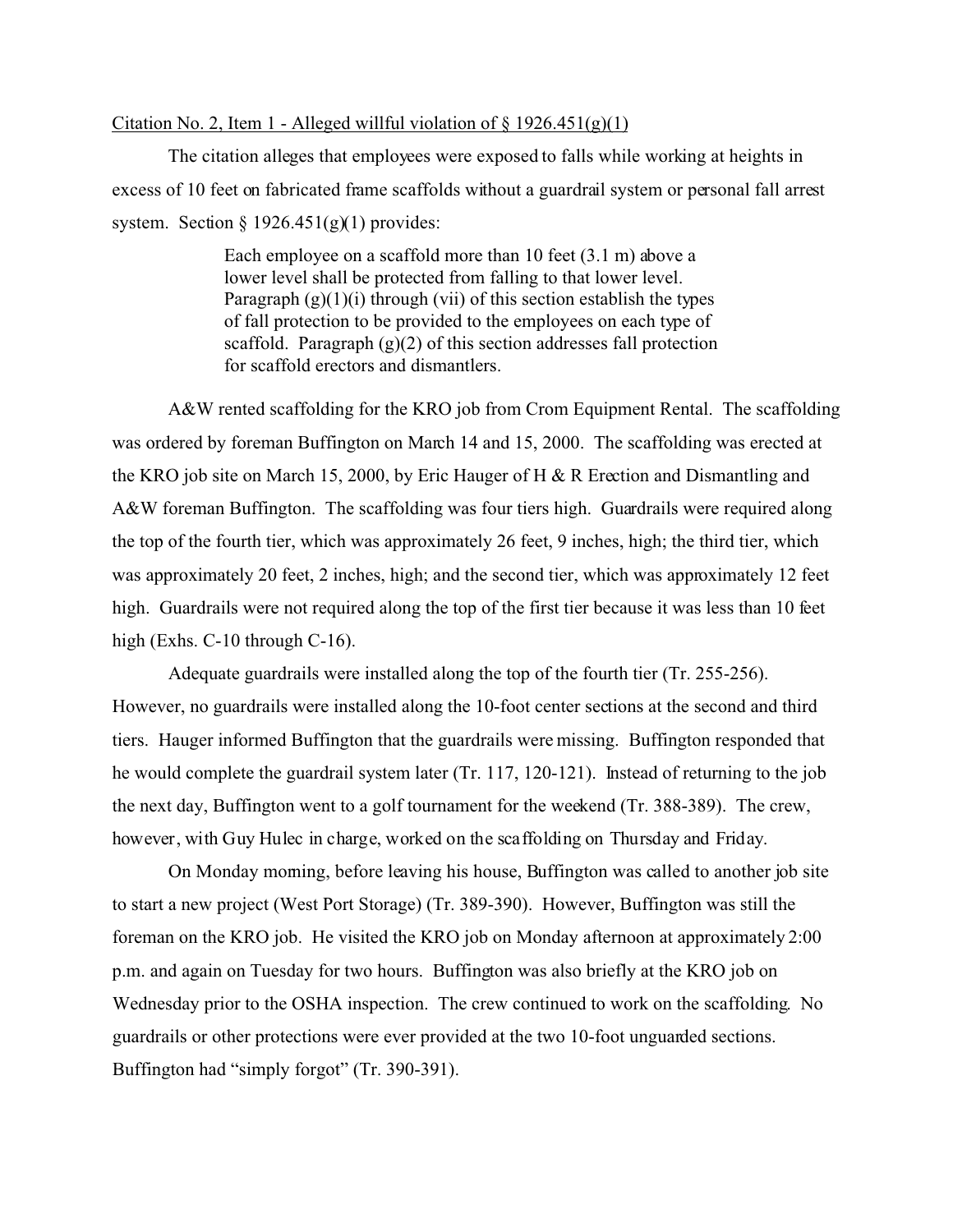A&W does not dispute that employees worked on a tubular frame scaffolding at the second and third levels respectively, 12 and 20 feet above the ground level. Five employees worked without personal fall protection equipment and walked/worked along the unguarded 10 foot section. Job foreman Buffington was aware of these conditions because he assisted in erecting the scaffolding and was at the job site on March 20 - 22. Buffington has been a job foreman with A&W for six years (Tr. 378).

Despite knowing the guardrail system was incomplete, Buffington allowed the crew to continue to work at the second and third levels without adequate fall protection. Buffington's knowledge of the lack of guardrails is imputed to A&W.

"Because corporate employers can only obtain knowledge through their agents, the actions and knowledge of supervisory personnel are generally imputed to their employers, and the Secretary can make a prima facie showing of knowledge by proving that a supervisory employee knew of or was responsible for the violation." *Todd Shipyards Corp.*, 11 BNA OSHC 2177, 2179 (No. 77-1598, 1984). An employee such as Buffington who has been delegated authority over another employee is considered to be a supervisor for purposes of imputing knowledge to an employer. *Tampa Shipyards, Inc.,* 15 BNA OSHC 1533, 1537 (Nos. 86-360, 86-469, 1992).

Jim Buffington was delegated supervisory authority by A&W over employees doing the stucco work from the scaffolding. He erected the scaffolding and knew it lacked adequate guardrails. Buffington's knowledge is imputed to A&W. Also, Guy Hulec, the employee in charge of the crew in Buffington's absence, was a supervisor whose knowledge is also imputed to A&W. *A. P. O'Horo Co.,* 14 BNA OSHC 2004, 2007 (No. 85-369, 1991) (laborer designated as working foreman).

The record establishes a *prima facie* violation of § 1926.451(g)(1).

# Unpreventable Employee Misconduct Defense

A&W asserts that Jim Buffington violated its work rules and therefore any violation for lack of guardrailing was due to unpreventable employee misconduct. To prove the affirmative defense of employee misconduct, A&W must show that it has (1) established work rules designed to prevent the violation; (2) adequately communicated the rules to its employees; (3)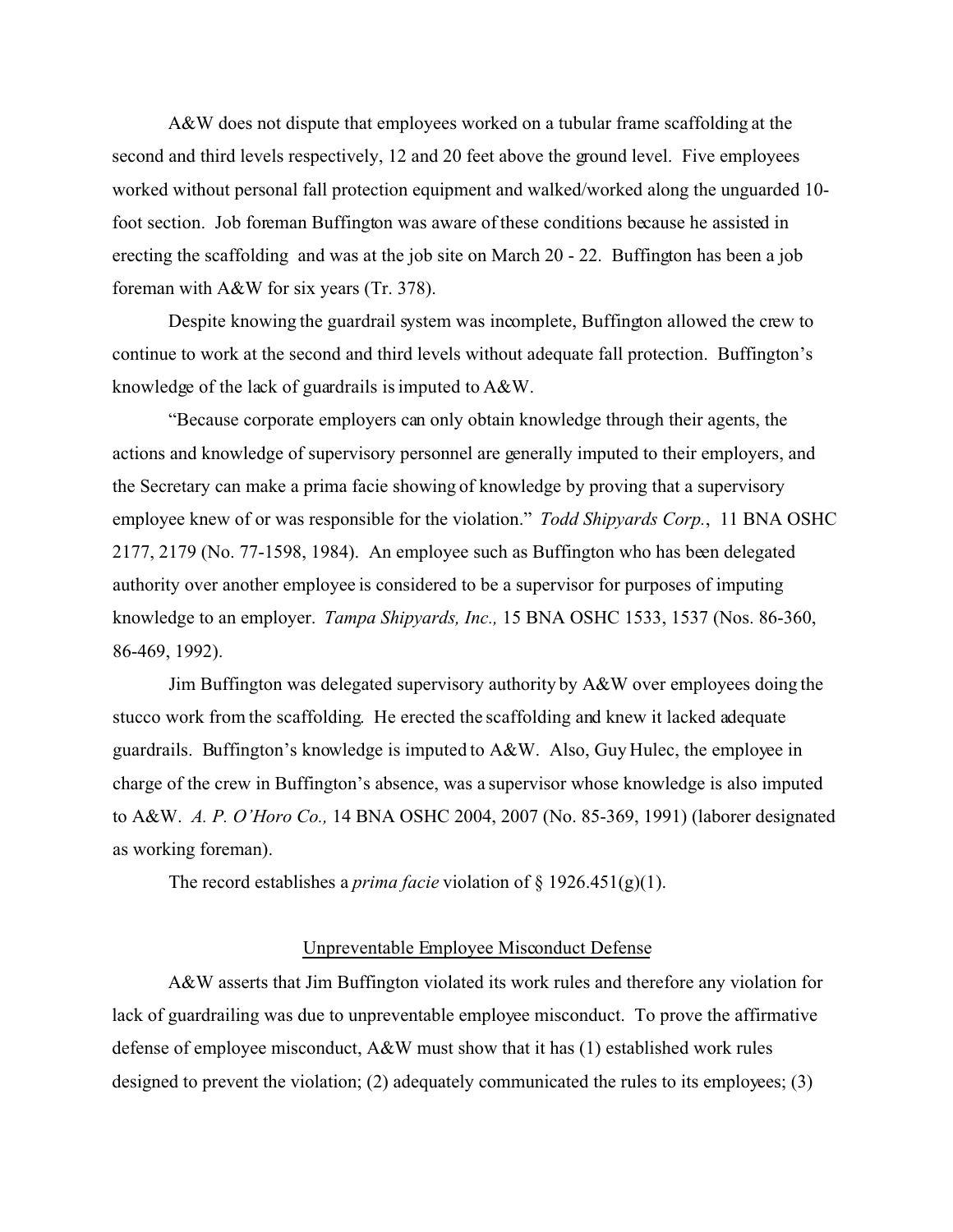taken steps to discover violations; and (4) effectively enforced the rules when violations have been discovered. *Nooter Construction Co.,* 16 BNA OSHC 1572, 1578 (No. 91-0237, 1994).

When a supervisory employee such as Buffington is involved in the alleged misconduct, the employee misconduct defense is more difficult to establish since it is generally the supervisor's duty to protect the safety of employees under his supervision. *Archer-Western Contractors, Ltd.*, 15 BNA OSHC 1013, 1016-1017 (No. 87-1067, 1991). The "fact that a supervisor would feel free to breach a company safety policy is strong evidence that the implementation of the policy is lax." *United Geophysical Corp.,* 9 BNA OSHC 2117, 2123 (No. 78-6265, 1981). An employer can avoid responsibility based on supervisory misconduct by establishing that it "took reasonable measures to prevent the occurrence of the violation." *Dover Elevator Co*., 16 BNA OSHC, *supra*, at 1286.

#### A&W's Work Rule

A&W has a work rule requiring full guardrails on scaffolding above the 10 foot level (Tr. 310, 379-380, 397). The work rule specifically provides that "handrails and toeboards will be installed on all sides and ends of platforms more than 10 feet above ground or floor" (Exh. R-9, "General Safety Guide," p. 11). Erik Hauger of H & R Erection and Dismantling testified that A&W had always put full guardrails on its scaffolds (Tr. 120).

The Secretary argues that A&W's safety program was deficient in scaffold support, *i.e*., guys, ties, braces and cross-bracing used for guardrails. Also, the Secretary claims that the safety program was motivated to reduce Workers' Compensation carrier expenses (Tr. 306-307). These concerns, even if accurate, do not diminish the fact that there was a work rule requiring guardrails on the scaffolding at the KRO building.

A&W has an adequate guardrail work rule.

# A&W's Communication of the Work Rule

A&W asserts that its work rule was communicated to employees at monthly safety meetings and on-the-job instruction. A&W's monthly safety meetings discussed scaffolding and guardrails at each meeting. Foreman Buffington knew the rule regarding full guardrails (Tr. 379- 380, 385, 397, 492).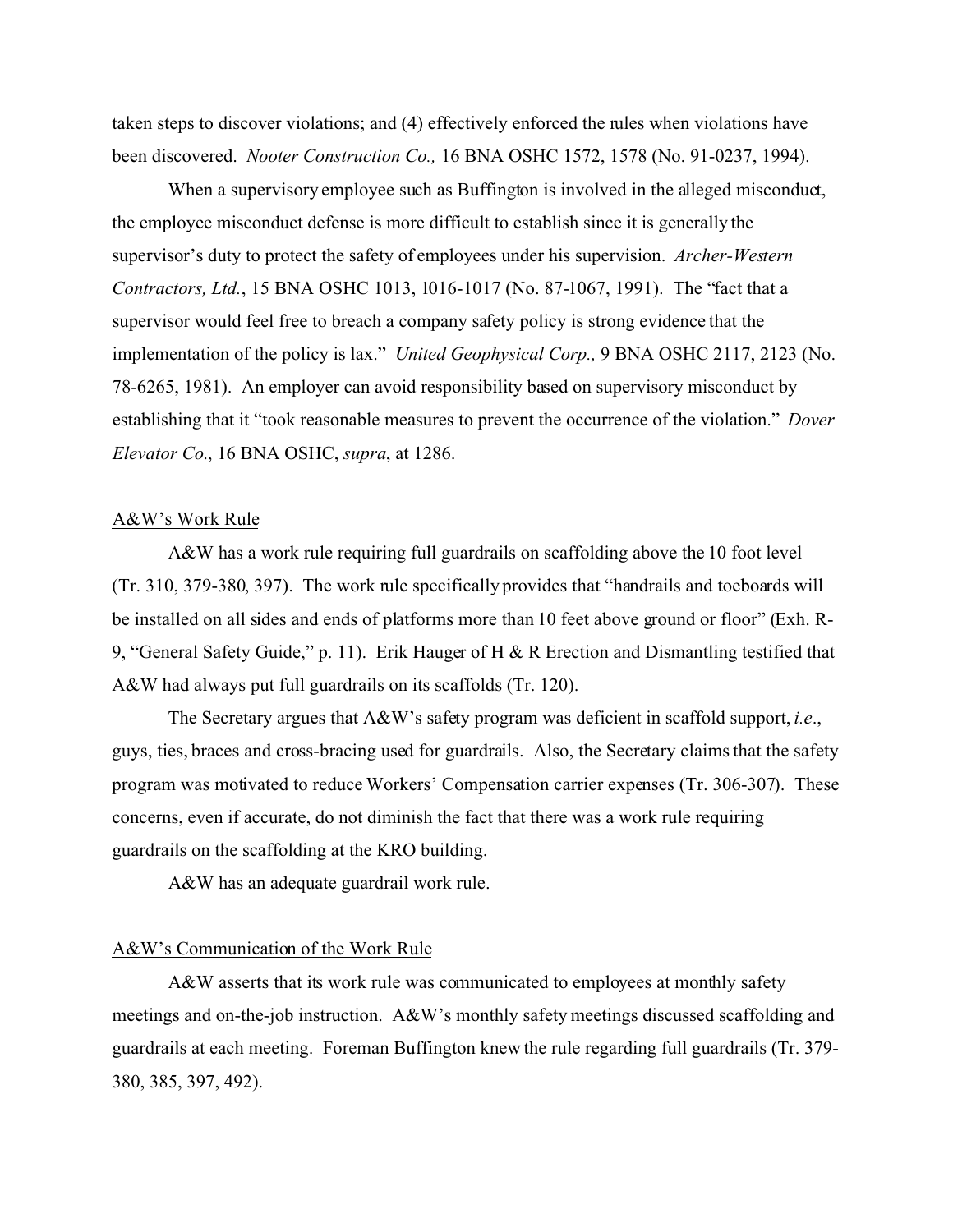As discussed, however, employees' attendance at the meetings was not mandatory (Tr. 285-286, 345, 371). Buffington did not attend all the monthly safety meetings because of vacation and a project in south Florida (Tr. 314). Despite working over two months, employee Spurlock never attended a safety meeting. On-the-job instruction specifically regarding guardrails on scaffolding and fall protection was not shown to have been provided. However, Buffington acknowledged being told of the guardrail requirements.

### A&W's Monitoring for Violations

At safety meetings, safety manager Abercrombie asked where scaffolding was being used so that he could plan safety inspections. Abercrombie has personally inspected the scaffolding on "several jobs." Buffington remembered several jobs inspected by Abercrombie (Tr. 294-295, 325-327, 366, 382-383, 492-494). Abercrombie did not visit the KRO job site prior to OSHA's inspection. He did not have actual knowledge of the inadequate guardrail system (Tr. 260, 328).

Monitoring means also that employees are properly supervised. *L. R. Wilson and Sons, Inc.*, 17 BNA OSHC 2059, 2064 (No. 94-1546, 1997). The inadequate guardrail at the KRO job was in plain view in front of the building along a main highway. There were at least six employees (Buffington and five employees in the crew) who knew or should have known that the guardrail work rule was not being followed. Buffington was the foreman for the job, and in his absence Guy Hulec was in charge. During the five days employees worked on the scaffolding, the record does not show that any supervisor or employee questioned the inadequate guardrails. The employees continued to work on the scaffolding in plain view.

A&W's monitoring, which appears to rely on one employee (Abercrombie) to discover violations of work rules, was inadequate.

# A&W's Enforcement of Work Rules

An effective disciplinary program should consist of increasingly harsh measures taken against employees who violate the work rules. It should clearly inform the employee of the consequences of unsafe activity. *Asplundh Tree Expert Co.*, 7 BNA OSHC 2074, 2080 (No. 16162, 1979). To show that its disciplinary system is more than a paper program, an employer must present evidence of having actually administered the discipline outlined in its policy. *Pace*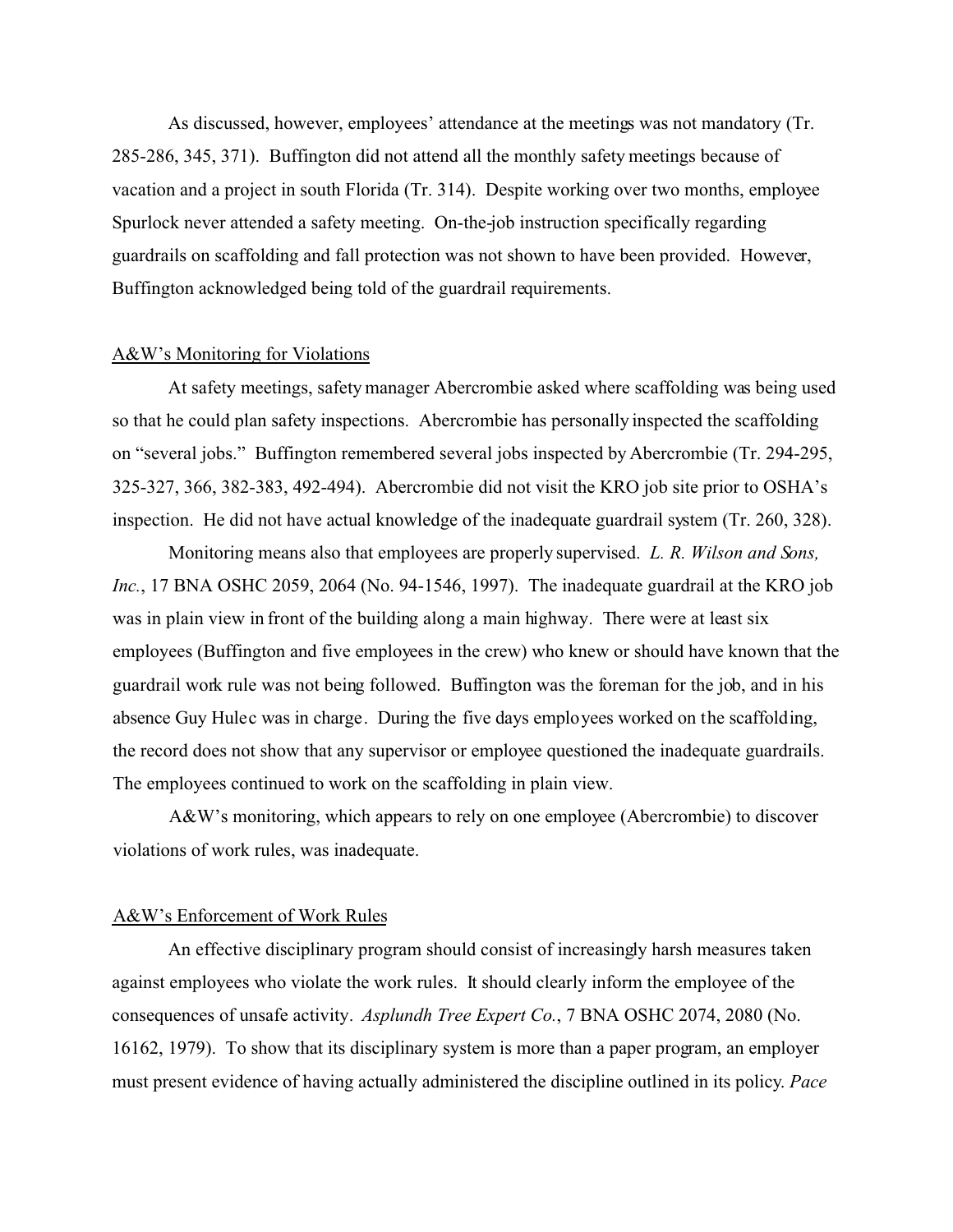*Construction Corp*., 14 BNA OSHC 2216, 2218 (No 86-758, 1991). The evidence should show that disciplinary action progressed to higher levels of punishment designed to provide deterrence. *Archer-Western Constructors, Ltd*., 15 BNA OSHC, *supra*, at 1016-1017 (No. 87-1067, 1991).

A&W's system of enforcement includes the Golden Hammer Award, safety bonuses, coaching and positive reinforcement, and, the highest sanction, termination, when appropriate. The Golden Hammer award is a plaque on which the names of employees who have violated a company rule are placed. The purpose of the award is to heighten awareness. Also, the employee is required to give a public confession to other employees. Money from A&W's insurance compensation carrier is used for employee safety bonuses (Exhs. R-14, R-15; Tr. 307- 309, 311-312).

Safety manager Abercrombie testified that he has fired employees who violated A&W's work rules regarding its drug and alcohol free work policy. He terminated two employees for drinking at lunch and two other employees for smoking marijuana after a customer complained (Tr. 289). However, two of the employees terminated were later returned to work after making a public confession (Tr. 496-497). It was not shown that employees were terminated for safety rule violations.

After receiving the citation in 2000, A&W, as punishment, made Buffington stand before his peers and relate how his failure to follow work rules on fully installing guardrails on scaffolding resulted in the OSHA citation. His name was placed on the Golden Hammer plaque. Also, Buffington did not receive a safety bonus check (\$2,000) at the end of the year. Buffington was not terminated. This was nine months after the June, 1999, citation where Buffington failed to comply with the same work rule (Exhs. R-14, R-16; Tr. 310-314, 381-382, 395-396).

There is also no evidence that other employees who worked at the KRO job were disciplined. In Buffington's absence, Guy Hulec was in charge of the KRO job. "Where all the employees participating in a particular work activity violate an employer's work rule, the unanimity of such noncomplying conduct suggests ineffective enforcement of the work rule." *GEM Industrial, Inc.*, 17 BNA OSHC 1861, 1865 (No. 93-1122, 1996).

The lack of guardrails existed for five days and supervisor Buffington knew that the guardrails had not been erected. He returned to the job three days and made no corrections to an obviously unsafe condition. He "simply forgot" (Tr. 390-391, 394).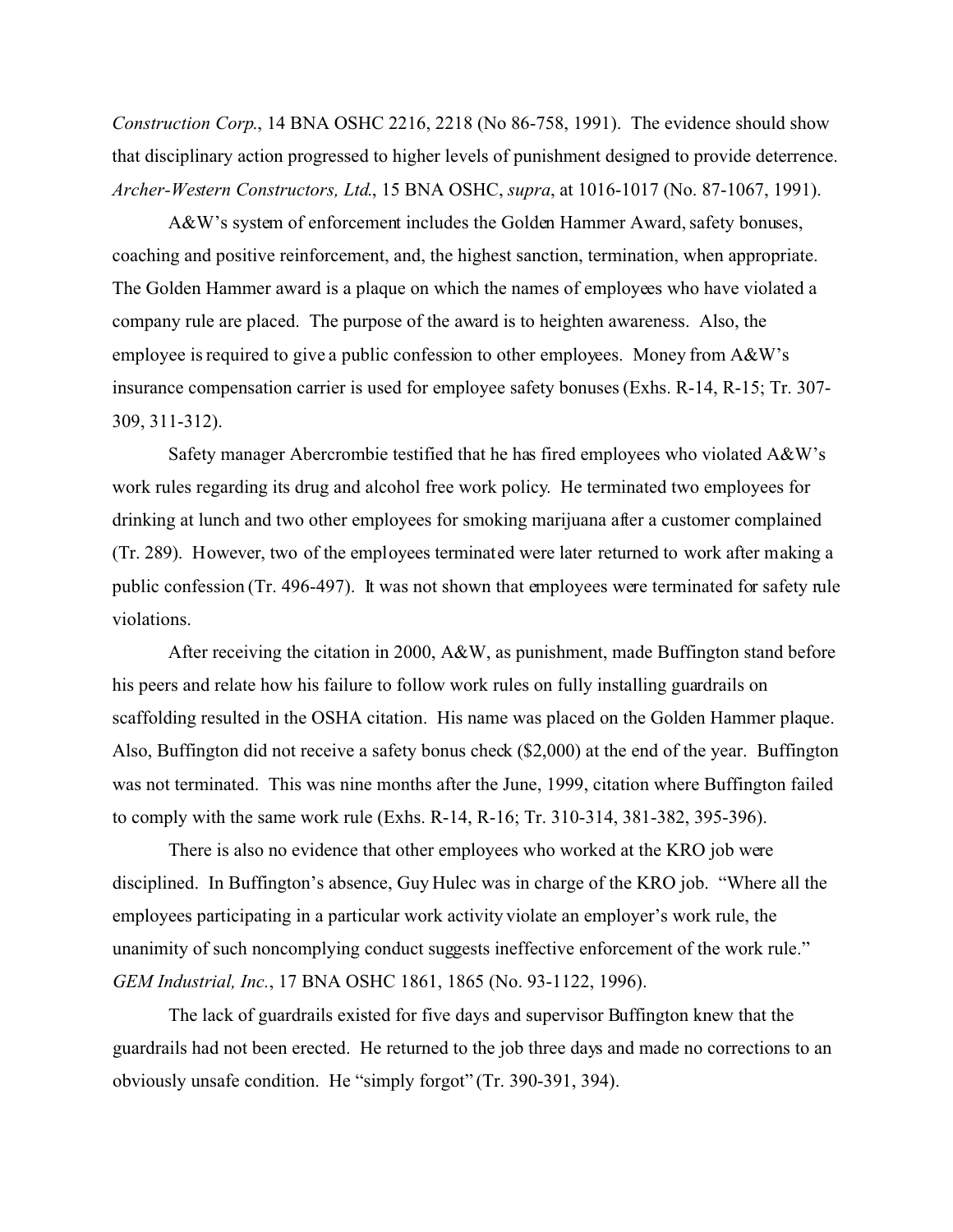Buffington's discipline appears more the result of A&W receiving the OSHA citation than from violating the company's rule on guardrails. He did not receive the Golden Hammer or make his public confession until after A&W received the citation. There is no showing that Buffington received additional scaffolding training or monitoring to ensure compliance. A&W's enforcement program is inadequate.

Based on inadequate monitoring and enforcement, A&W's unpreventable employee misconduct defense is rejected.

### Willful Classification

The violation of  $\S 1926.451(g)(1)$  is classified as willful. It is well settled that a willful violation is one committed with intentional, knowing or voluntary disregard for the requirements of the Act, or with plain indifference to employee safety. *Continental Roof Systems, Inc.*, 18 BNA OSHC 1070, 1071 (No. 95-1716, 1997). It is not enough for the Secretary to show that an employer was aware of conduct or conditions constituting the alleged violation. "A willful violation is differentiated by heightened awareness of the illegality of the conduct or conditions and by a state of conscious disregard or plain indifference when the employer committed the violation." *Hern Iron Works, Inc.*, 16 BNA OSHC 1206, 1214 (No. 89-433, 1993).

A&W was cited in 1999 for a similar violative condition under the same standard; § 1926.451(g)(1). Buffington, A&W foreman for six years, was the supervisor on both jobs (Exh. C-4, exhibit 2; Tr. 64, 75-76, 203, 381). The citations were nine months apart. Buffington knew the requirements for guardrails. He assisted in erecting the scaffolding and was specifically advised of the inadequate guardrails. Although he knew the guardrail requirement, he made a deliberate and conscious decision to disregard the requirement. Buffington failed to correct the lack of guardrails despite repeated opportunities. He returned to the KRO job at least three times after erecting the scaffolding. Mr. Hulec, an employee placed in charge of the crew, also failed to correct the condition.

A&W's management officials were aware of the OSHA fall protection requirements. Safety manager Abercrombie admits that employees should be aware of the requirement (Tr. 246, 328). However, despite at least five employees working on the scaffolding for five days, corrections were not made. The employees would have continued to work from the scaffolding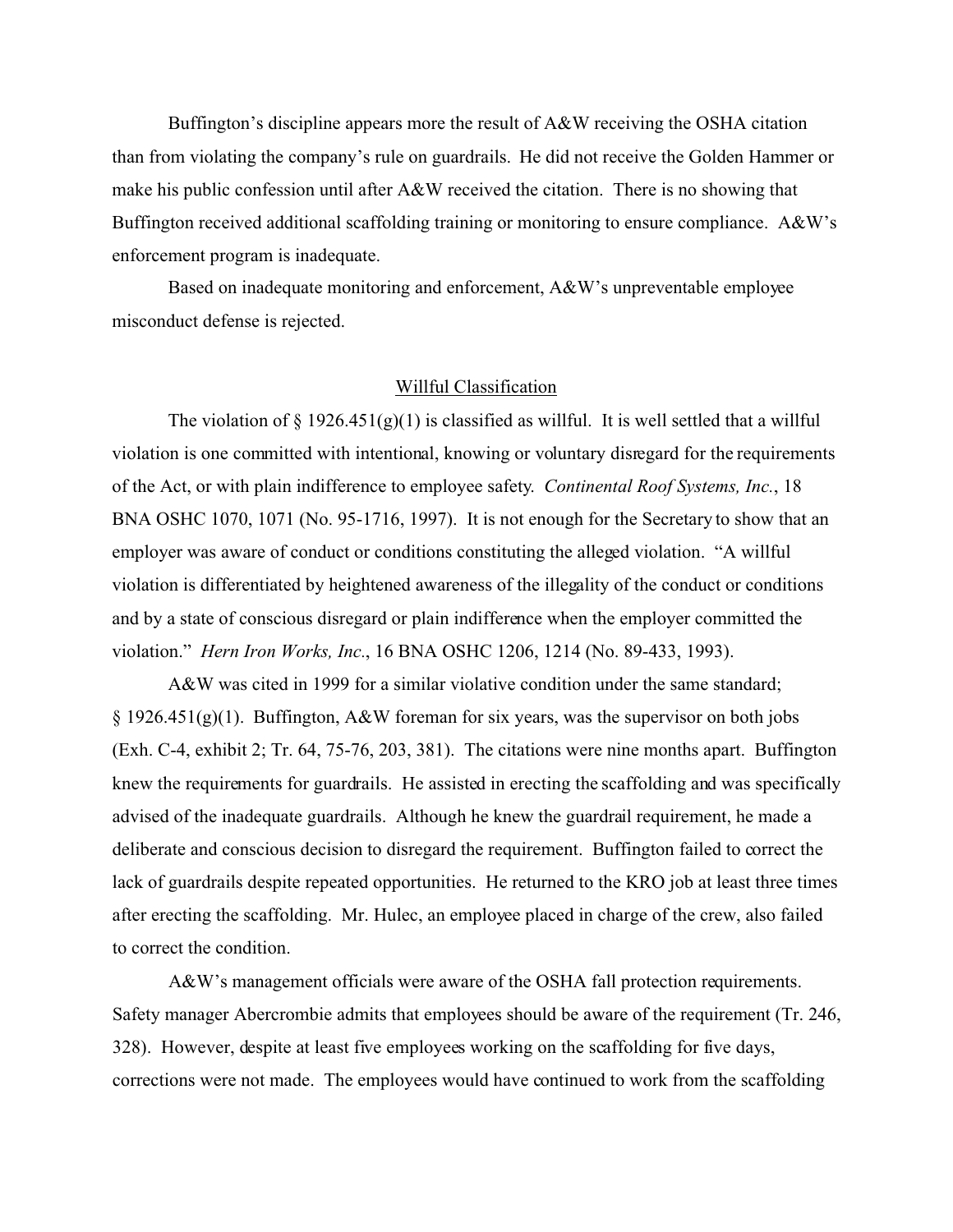without fall protection if OSHA had not inspected (Tr. 426). Buffington "simply forgot" (Tr. 391, 394). His focus was on completing the job rather than employee safety (Tr. 390).

The lack of adequate guardrails was clearly visible. It was an unsafe workplace in plain view. The lack of guardrails over the entrance way could be seen from along a busy highway within 10 miles of A&W's company office (Tr. 259).

A&W's argument that the compliance officer's testimony regarding the willful classification should not be given weight is misplaced (A&W's Brief, p. 32). The compliance officer's confusion or misunderstanding regarding the distinction between intentional disregard and plain indifference merely shows a lack of legal sophistication (Exh. C-23, p. 4; Deposition filed with court January 11, 2001; Tr. 242). The compliance officer's role is to investigate and obtain the facts. The court decides if the facts sustain a willful classification such as in this case.

Also, A&W's allegation of compliance officer bias was not shown. A&W argues bias based on CO Roesler's statements that he wanted to "nail" A&W and that he wanted to make an example of A&W (Tr. 102). Also, he told Crom Equipment Rentals in the worst case A&W could receive a willful citation (Tr. 218).

Despite these inappropriate statements, if made, A&W has not asserted vindicative prosecution as a defense. Also, if the comments were made, the record fails to establish bias. Witnesses other than the compliance officer supported the violations.

A&W's argument that the record shows A&W has made a good faith effort to comply, even though not entirely effective, is also misplaced. A&W asserts that good faith is shown by A&W's safety meetings, inspections of job sites, and its post-response to the citation. *Anderson*, 17 BNA OSHC at 1894. The inadequacies of A&W's safety program have previously been discussed and do not establish good faith to defeat a willful classification.

After resolving the previous 1999 citation, it was not shown that A&W took additional steps to ensure future compliance. It failed to post scaffolding requirements on each site as it had agreed in the informal settlement (Exh. C-4, exhibit 1). Also, Buffington was not provided additional training or monitoring to ensure compliance.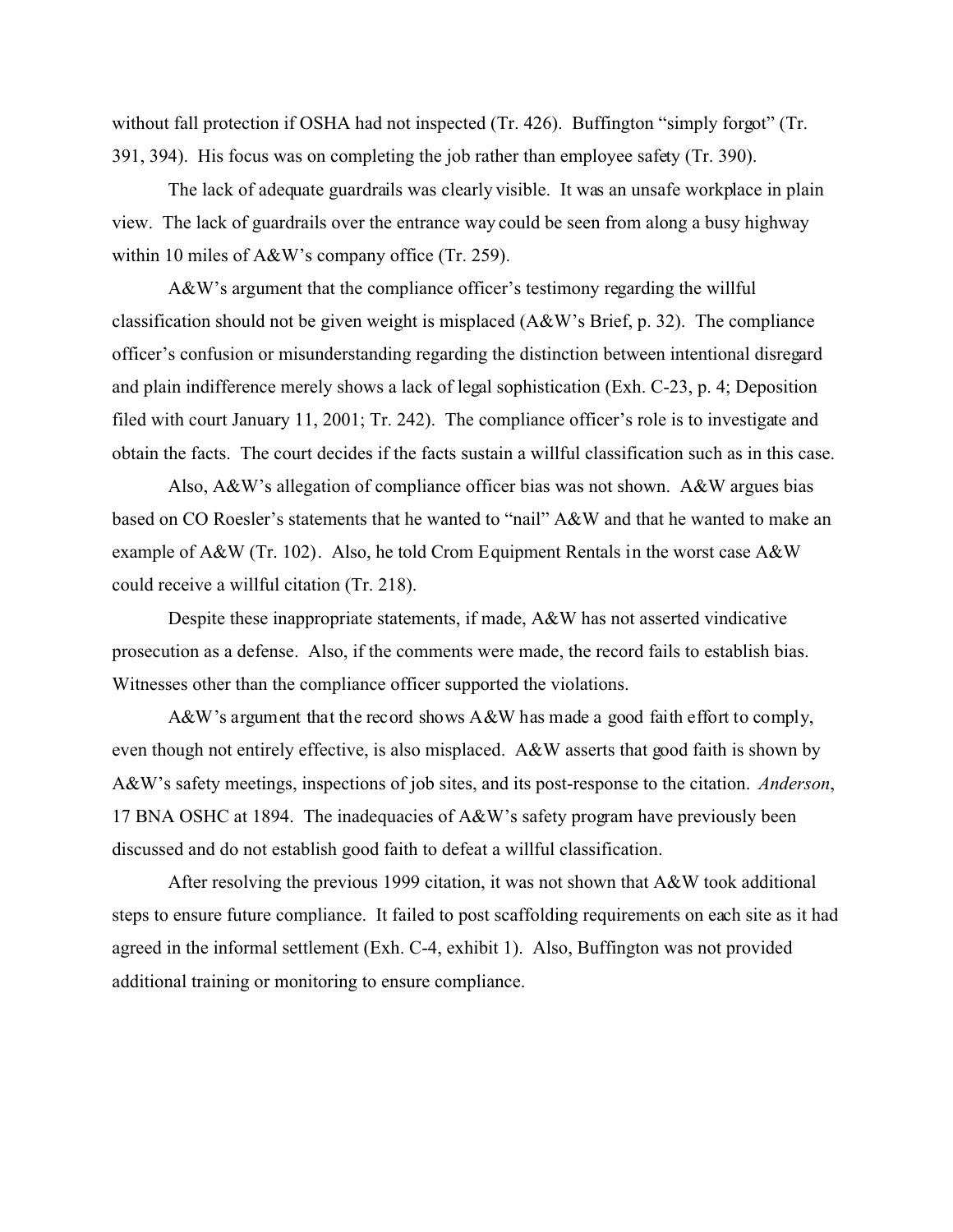#### Penalty Consideration

The Commission is the final arbiter of penalties in all contested cases. In determining an appropriate penalty, the Commission is required to consider the size of the employer's business, history of previous violations, the employer's good faith, and the gravity of the violation. Gravity is the principal factor to be considered.

A&W does not dispute the reasonableness of the penalties proposed by the Secretary in its brief. A&W is a medium sized employer with approximately 57 employees (Tr. 190). It is entitled to credit for size, which was not provided by the Secretary (Tr. 206).

A&W is not entitled to credit for history. A&W had received a prior serious citation for scaffolding violations, including the lack of guardrails (Tr. 191). However, A&W is entitled to credit for good faith for penalty purposes in that it does have an adequate written safety program, a sincere intent to operate safely, and a lack of employee accidents for three years (Exh. R-6). Although elements of its program may be deficient, its overall safety program is generally good.

A penalty of \$500 is reasonable for violation of § 1926.454(a). Five to nine employees worked on the project from March 16 to March 22. Because the scaffolding had an open side on the third deck over 20 feet high, gravity was high severity (Tr. 189-190). Only one employee, who worked for a short period, never attended the monthly training meetings. However, other employees were shown to have received the training and knew the guardrail requirements.

A penalty of \$20,000 is reasonable for the willful violation of  $\S 1926.451(g)(1)$ . Employees were working on the second and third tiers and were observed "dangerously close to the edge" (Tr. 205). One employee was seen leaning from the scaffolding trying to grab a bucket (Exh. C-16). The third tier was over 20 feet high (Tr. 205-206). Five employees were exposed to fall hazards in excess of 10 feet due to the lack of guardrails or personal fall protection. This was A&W's second violation for the lack of guardrails on scaffolding within one year. The same supervisor was involved in both situations. However, CO Roesler agreed that the A&W scaffolding was not the worst seen (Tr. 248). The scaffolding was fully guarded except on the two, 10-foot sections, sat on solid level concrete, had full mud seals and screw jacks, was fully planked, was squared and plumbed, was not likely to collapse despite not being tied back, and was lightly loaded (Tr. 248-249).

# **FINDINGS OF FACT AND**